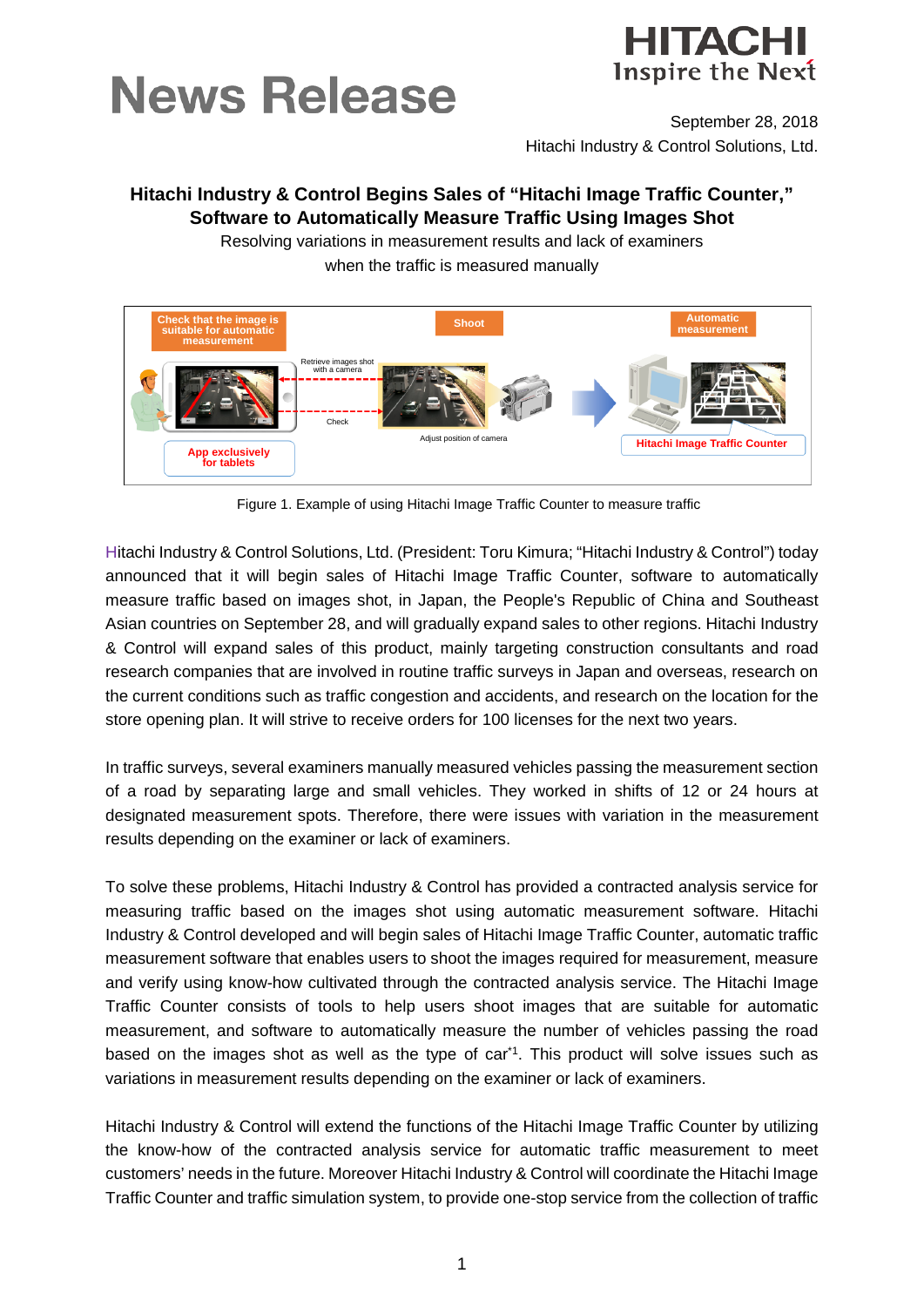information to road planning assistance. Hitachi Industry & Control will contribute to the creation of a good place to live globally through these initiatives.

■ Features of Hitachi Image Traffic Counter

1.Automatic measurement of traffic flow

This product analyses the images shot and automatically measures the number of vehicles passing on the road and type of vehicle. Therefore, it will solve issues such as variations in survey results depending on the examiner or lack of examiners.

## 2.Shooting of images that are suitable for automatic measurement

The app exclusively for tablets to check the angle of view displays two red lines on the screen and supports the verification of the horizontal angle<sup>\*2</sup>. It is possible to shoot images that are suitable for automatic measurement by setting the camera in a position where the two red lines on the tablet overlap with the traffic lane.

### 3.Verification of automatic measurement results

The function to overlap and display the automatic measurement results on analysis images helps users check how the automatic measurement was performed. This function enables users to verify whether the type of vehicle is measured correctly, and ensure that nothing is missing in the detection.

- \*1 Type of vehicle: Categories of automobile types. Passenger cars, compact passenger cars, large special cars, small special cars, and small cars.
- \*2 Horizontal angle: Angle calculated between two direction lines extending between two points respectively, which is projected on the horizontal plane.

#### **Price and launch schedule for services**

| Name                                     | <b>Details</b>                     | Price (excluding tax) | Launch schedule    |
|------------------------------------------|------------------------------------|-----------------------|--------------------|
| Package sales <sup>*3</sup>              | $CD + 1$ application $+ 1$ license | Open price            | September 28, 2018 |
| Fixed period license sales <sup>*4</sup> | $CD + 1$ application + 1 license   | Estimate separately   |                    |

\*3 Japanese, English, and Chinese versions

\*4 3 months, 6 months, and 12 months

#### Recommended system requirements

| Item                 |                   | System requirements                       |  |
|----------------------|-------------------|-------------------------------------------|--|
| РC                   | ОS                | Windows <sup>®</sup> $10$                 |  |
|                      | <b>CPU</b>        | Intel <sup>®</sup> Core i3-6100 or higher |  |
|                      | Memory            | 4GB or more                               |  |
|                      | Screen resolution | WSXGA + $(1680 \times 1050)$ or more      |  |
| Tablet <sup>*5</sup> | ΟS                | Android 7.0                               |  |
|                      | Screen resolution | WUXGA (1920 x 1200), WXGA (1280 x 800)    |  |

\*5 It may be necessary to confirm that the device operates correctly in advance depending on the model.

■ Website about Hitachi Image Traffic Counter <http://info.hitachi-ics.co.jp/product/gazoutraffics/index.html>

■ Website about Traffic Simulation System http://info.hitachi-ics.co.jp/eng/products/trafficss/